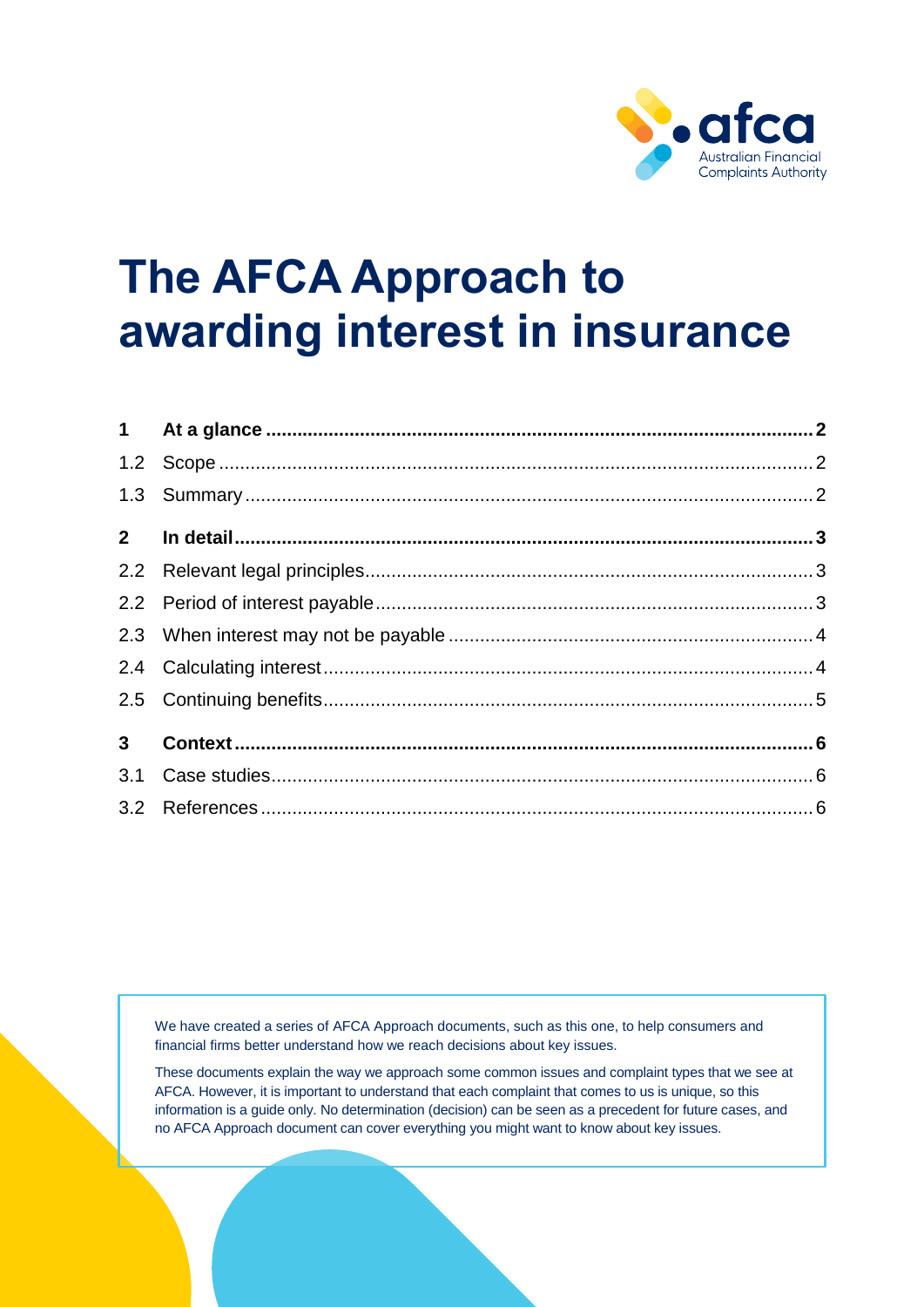# <span id="page-1-0"></span>1 At a glance

## <span id="page-1-1"></span>**1.2 Scope**

This paper discusses how AFCA awards interest in general insurance complaints. The approach was developed by AFCA's predecessor scheme, FOS and is adopted by AFCA.

This approach will affect financial firms involved in the insurance industry, their customers and their representatives.

#### <span id="page-1-2"></span>**1.3 Summary**

Interest will normally be awarded if AFCA accepts the consumer is owed a sum of money under the policy.

Interest will not likely be awarded when:

- the financial firm is liable to repair or replace the relevant item; or
- AFCA determines that the relevant sum to be paid is based on current rates.

Interest is payable from the date it was unreasonable for the financial firm to have withheld payment of the amount it was liable to pay. This will usually be:

- the date the claim was denied
- if there has been an unreasonable delay before the financial firm denied the claim – an earlier date that is considered reasonable; or
- the date when the benefit was due to be paid under the policy (for example after the expiry of a waiting period in an income protection policy).

AFCA may also take into account other factors, such as whether a consumer has unreasonably failed to provide information reasonably requested by the financial firm.

The relevant interest rates are available on AFCA's website and calculated in accordance with section 57 of the *Insurance Contracts Act 1984* (the Act).

Any award of interest is not limited to AFCA's compensation cap. For example, AFCA can award the maximum remedy available for a claim (\$542,000) plus interest on top of that.

If compensation for non-financial loss is awarded in accordance with section D.3.3 of the AFCA Rules, interest will not apply to that amount.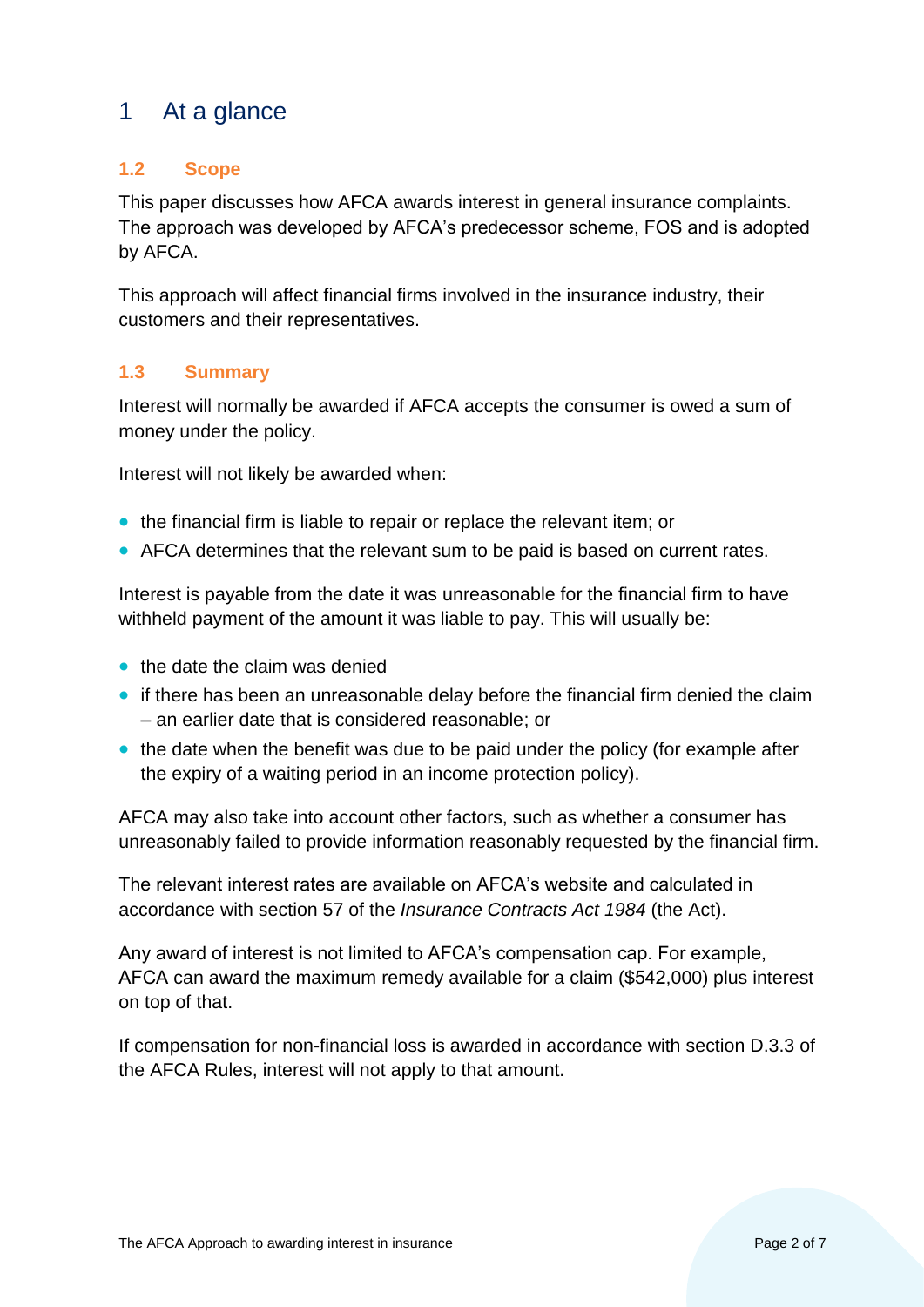# <span id="page-2-0"></span>2 In detail

# <span id="page-2-1"></span>**2.2 Relevant legal principles**

Under section 57(2) of the Act, if an insurer is liable to pay an amount to a person under an insurance contract, they are also liable to pay interest in the following circumstances:

*"The period in respect of which interest is payable is the period commencing on the day as from which it was unreasonable for the insurer to have withheld payment of the amount and ending on whichever is the earlier of the following days:*

- *(a) the day on which the payment is made;*
- *(b) the day on which the payment is sent by post to the person to whom it is payable."*

Essentially, if the insurer has incorrectly denied a claim, even on a genuine and reasonable basis, it is still liable to pay interest on any amount owed. The rationale is the insurer adopted a legally incorrect position and as a result, the consumer is entitled to be paid interest on the amount owing to them.

# <span id="page-2-2"></span>**2.2 Period of interest payable**

Insurers are to be allowed a reasonable period to investigate and determine their position.

What is reasonable is a factual question based on the individual circumstances of the case.

This case by case analysis is supported by a number of the Court decisions where the following periods were determined as being reasonable to the circumstances of those cases:

| <b>Timeframe</b> | <b>Context</b>                                                                                   |
|------------------|--------------------------------------------------------------------------------------------------|
| 24 days          | Loss of a yacht                                                                                  |
| 1 month          | Total destruction of a vehicle                                                                   |
| 45 days          | Fire to premises and stock where the insurer was denying the claim based on<br>misrepresentation |
| 6 weeks          | Loss of a fishing vessel                                                                         |
| 2 months         | Fire to a home that was considered suspicious                                                    |
| 3 months         | Fire destroying contents                                                                         |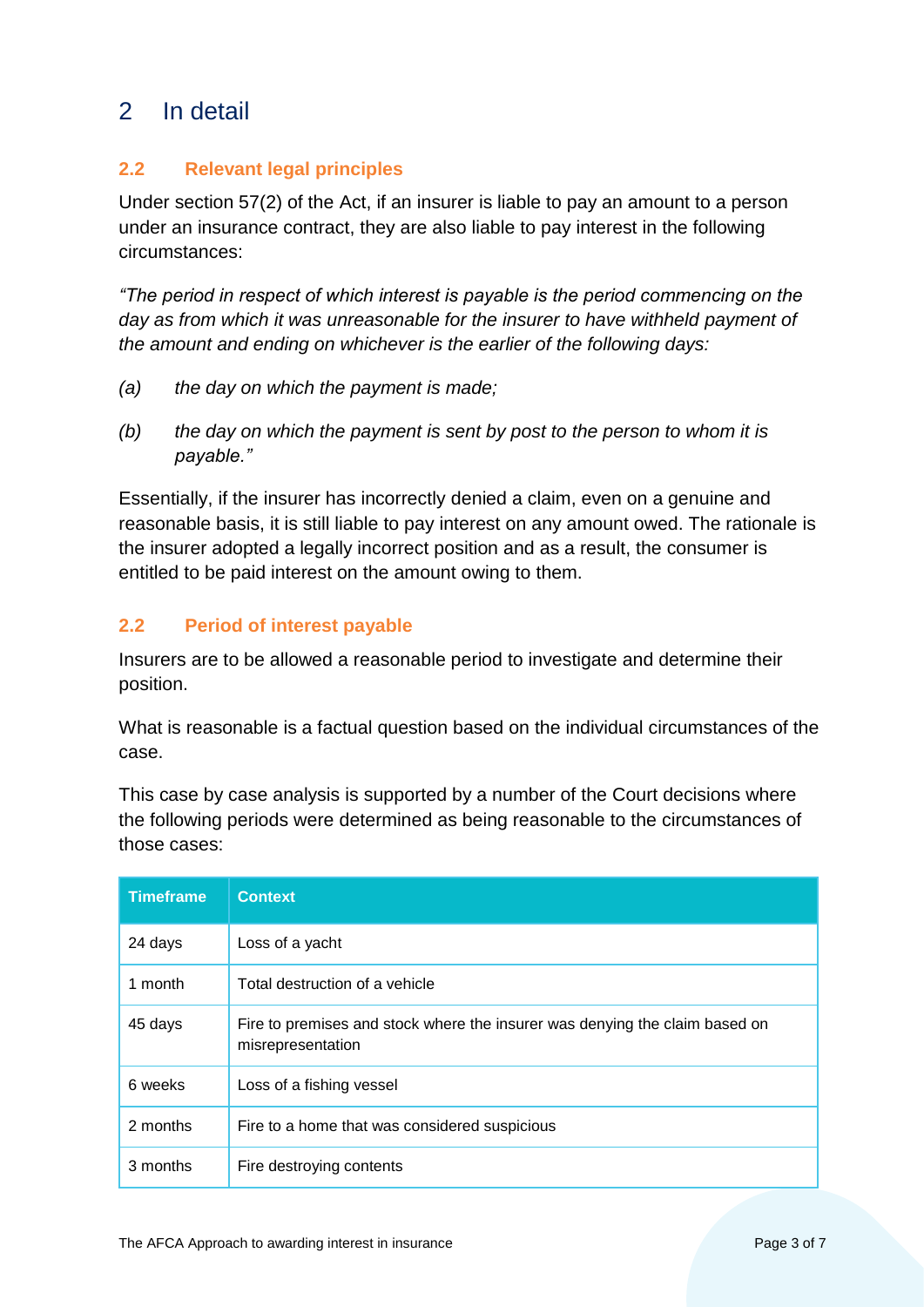In most cases, the period will begin when the financial firm incorrectly denies the claim.

However, AFCA may determine a different point of time if:

- there has been an unreasonable delay between when the event arose and the claim decision was made; or
- the financial firm refuses to make a decision at all.

The conduct of a consumer is only relevant if it is a factor in determining what a reasonable period to investigate the claim entails.

This can arise in circumstances when the consumer refuses to comply with the financial firm's reasonable requests to supply information relevant to the issue of liability. In such a scenario, it is clear their conduct would have delayed the financial firm's ability to investigate and determine its position.

Any delay by the consumer in bringing the complaint to AFCA is not usually taken into account.

# <span id="page-3-0"></span>**2.3 When interest may not be payable**

Interest is only payable when a sum of money is owed to a "person" (the consumer) who is covered by the policy.

This is because interest is designed to compensate the loss suffered by a consumer owed money under the terms of the policy due to factors such as inflation and currency fluctuation.

| <b>Situation</b>                   | <b>Reasons</b>                                             |
|------------------------------------|------------------------------------------------------------|
| Financial firm repairs or replaces | Consumer is being fully indemnified                        |
| the item                           | Money is payable to supplier, not the consumer             |
| Paying a sum of money based on     | Consumer is being fully indemnified as the settlement is   |
| current rates                      | based on the actual cost to be incurred                    |
| Non-financial loss under section   | Not a sum of money owed under the contract of insurance as |
| D.3.3 of the AFCA Rules            | it is payable under AFCA's terms of reference              |

Given this, interest in not payable in the following circumstances:

#### <span id="page-3-1"></span>**2.4 Calculating interest**

Section 57(2) of the ICA sets out the period that interest is to apply.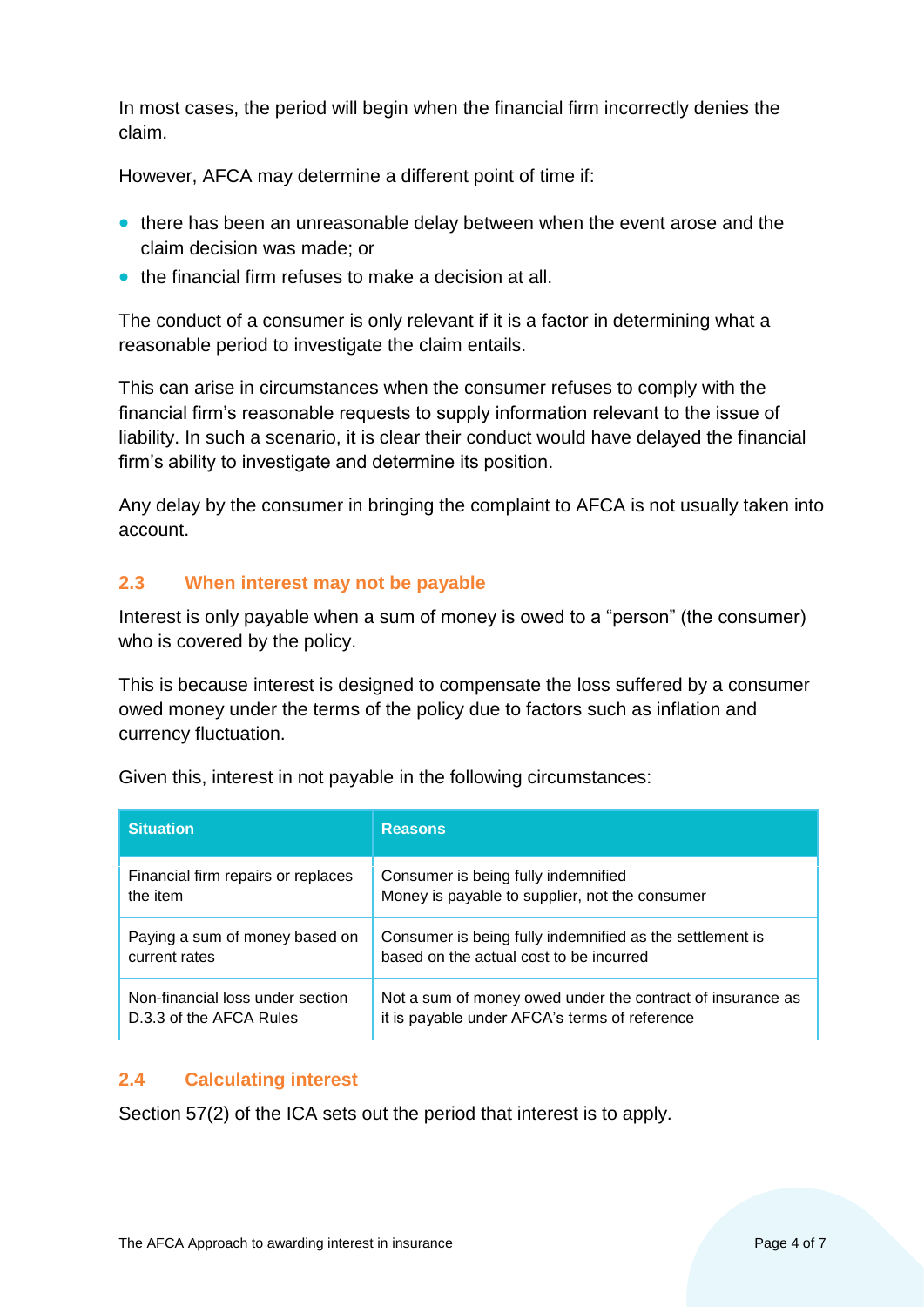Regulation 38 of the *Insurance Contracts Regulation 2017* (ICR) sets out the rate to be applied. This is to be calculated by way of reference to the 10-year treasury bond yield at the end of the half-financial year, plus 3%.

AFCA publishes the rates on its website. The relevant link is set out at the end of this paper.

The rate to be applied is dependent on the relevant period and which half-financial year interest rate/s ends in that period, as evident by the following scenarios:

| <b>Situation</b>                                                                                                        | <b>Relevant half yearly rates</b>                                            | <b>Applicable rate</b>                                                                 |
|-------------------------------------------------------------------------------------------------------------------------|------------------------------------------------------------------------------|----------------------------------------------------------------------------------------|
| One half-financial year rate<br>ending in the period.<br>e.g. interest from 7 July 2013<br>until 4 April 2014.          | 7.24% - 31 December 2013                                                     | 7.24%<br>rate of the half-financial<br>year that ends in the period                    |
| Multiple half-financial year rates<br>ending in the period.<br>e.g. interest from 3 September<br>2012 until 5 May 2014. | 6.23% - 31 December 2012<br>6.76% - 30 June 2013<br>7.24% - 31 December 2013 | 6.5%<br>average of 3 rates, which is<br>6.743%<br>round down to the nearest<br>quarter |
| No half-financial year rate<br>ending in the period.<br>e.g. interest from 3 September<br>2013 to 2 December 2013       | 6.76% - 30 June 2013                                                         | 6.76%<br>half-financial year that<br>immediately preceded the<br>period                |

# <span id="page-4-0"></span>**2.5 Continuing benefits**

Calculating interest can become complicated when there are ongoing benefits, such as:

- weekly benefits under income protection type policies
- loss of rent under landlord policies.

In those cases, interest would not always be calculated from the date of the financial firm's denial or when the financial firm should have accepted liability.

The reason is that benefits are payable at different dates. Accordingly, it is not unreasonable for the financial firm to have withheld payment prior to the relevant date.

An example of this rationale is set out in the case study below.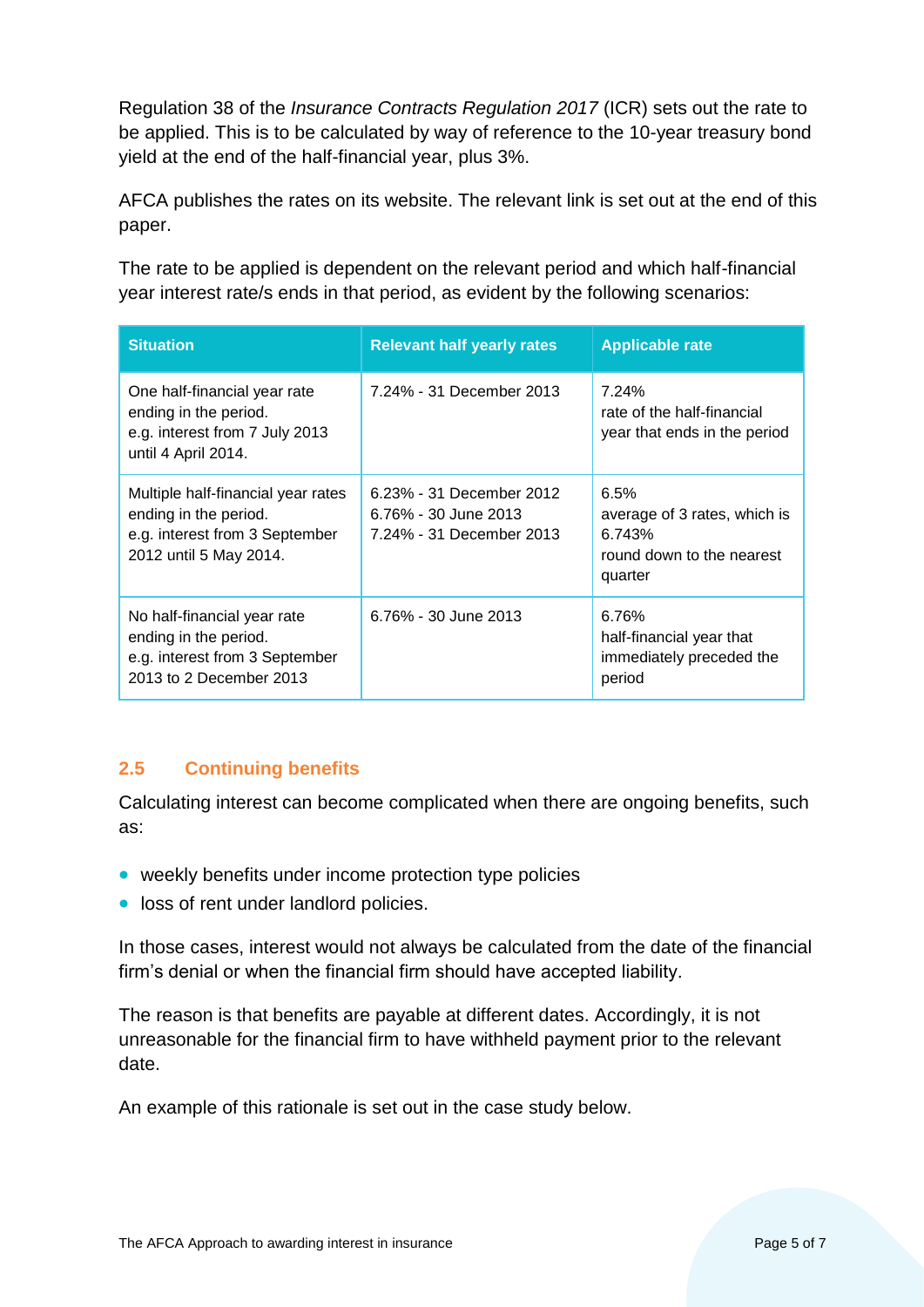# <span id="page-5-0"></span>3 Context

# <span id="page-5-1"></span>**3.1 Case studies**

The case studies below are based on determinations by one of AFCA's predecessor schemes, the Financial Ombudsman Service. While previous determinations (by AFCA or by its predecessor schemes) are not binding precedents, where relevant they will inform AFCA's approach to an issue.

#### **Case 1: Calculating interest for income protection**

The consumer lodged a claim under an income protection policy on 1 January 2012.

Under the policy, weekly benefits of \$1,000 are payable from 1 February 2012, two weeks in arrears. That is, the weekly benefit for the period between 1 and 8 February 2012 is payable on 15 February 2012.

The consumer's claim was denied by the financial firm on 1 March 2012.

On 1 December 2012, FOS determined the financial firm was liable to accept the claim and ought to have done so at 1 March 2012.

Given this, interest was payable from 1 March 2012 onwards for any benefits that would have been paid to the consumer prior to this date.

For benefits that would have been payable after 1 March 2012, interest applied to those amounts from the date the benefit would have been paid.

| Date benefit payable | <b>Amount</b> | <b>Interest payable from</b> |
|----------------------|---------------|------------------------------|
| 15 February 2012     | \$1,000       | 1 March 2012                 |
| 22 February 2012     | \$1,000       | 1 March 2012                 |
| 1 March 2012         | \$1,000       | 1 March 2012                 |
| 8 March 2012         | \$1,000       | 8 March 2012                 |

This can be illustrated as follows:

#### <span id="page-5-2"></span>**3.2 References**

#### **Definitions**

| $\sf Term^*$ | <b>Definition</b>                                                  |
|--------------|--------------------------------------------------------------------|
| Consumer     | individual or small business that has lodged a complaint with AFCA |